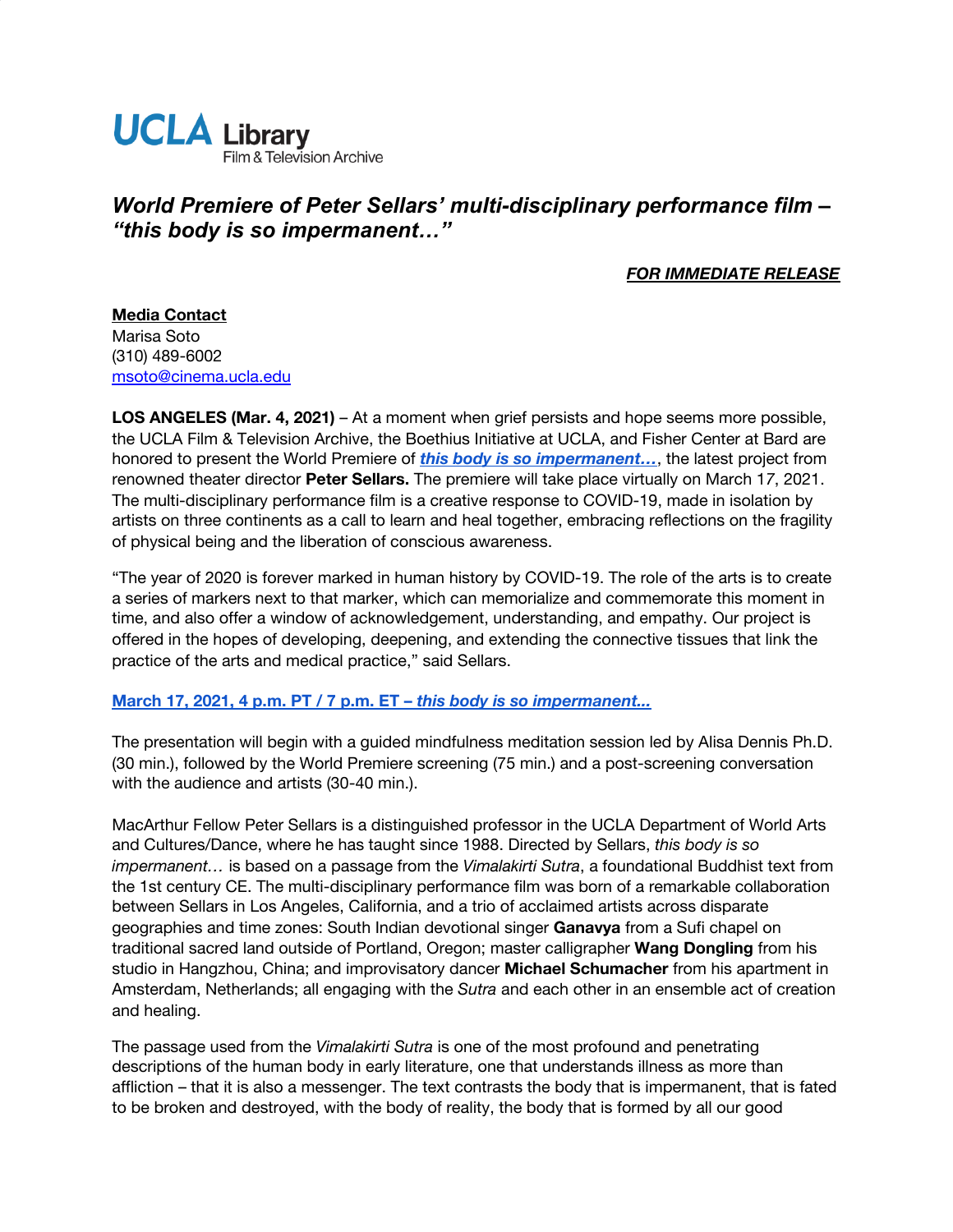actions, wisdom, generosity, love, patience, morality, transcendence, and shared kindness and courage. *this body is so impermanent…* becomes a memorial of shared suffering, and a message of beauty and hope.

"Art and medicine are both focused on healing, repair, and recovery. In art, as in medicine, diagnosis is essential in our practice, and early diagnosis is preferable. Ultimately insight and understanding have to move us beyond our natural reactions to frightening symptoms. On the other side of fear, both art and medicine are committed to the search for causes, and the discovery of meaning in the heart of suffering," said Sellars*.*

## **About UCLA Film & Television Archive**

A division of the UCLA Library, the Archive is internationally renowned for rescuing, preserving and showcasing moving image media and is dedicated to ensuring that the visual achievements of our time are available for information, education and enjoyment. The Archive has over 450,000 film and television holdings conserved in a state-of-the-art facility at the Packard Humanities Institute Stoa in Santa Clarita, California, that is designed to hold materials ranging from nitrate film to digital video at all preservation standards. Many of the Archive's projects are screened at prestigious film events around the globe.

## **About the Boethius Initiative at UCLA**

The Boethius Initiative in the School of the Arts and Architecture at UCLA invites scholars, activists and artists to work together on projects of public significance, exploring radical ways to rethink relationships of communities and complex issues using the arts as the point of entry and the point of transformation. This arts-based think tank – rooted in community, education and sustained engagement – works to generate new bodies of research and artistic work with a strong public presence, addressing issues such as climate change, economic disparities, spirituality and criminal justice.

The Initiative's largest project is an ongoing exploration of the Buddhist caves at Dunhuang, China. This multi-faceted project began over five years ago and has created an international network of collaborators with an invitation to create new work using Dunhuang as an inspiration and model for our time, discussing issues of spirituality, migration, cultural diplomacy, art-making, the environment, food, trade, archaeology and art history.

#### **About Fisher Center at Bard**

Fisher Center at Bard develops, produces and presents performing arts across disciplines through new productions and context-rich programs that challenge and inspire. As a premier professional performing arts center and a hub for research and education, the Fisher Center supports artists, students and audiences in the development and examination of artistic ideas, offering perspectives from the past and present, as well as visions of the future. Our home is the Fisher Center for the Performing Arts, designed by Frank Gehry and located on the campus of Bard College in New